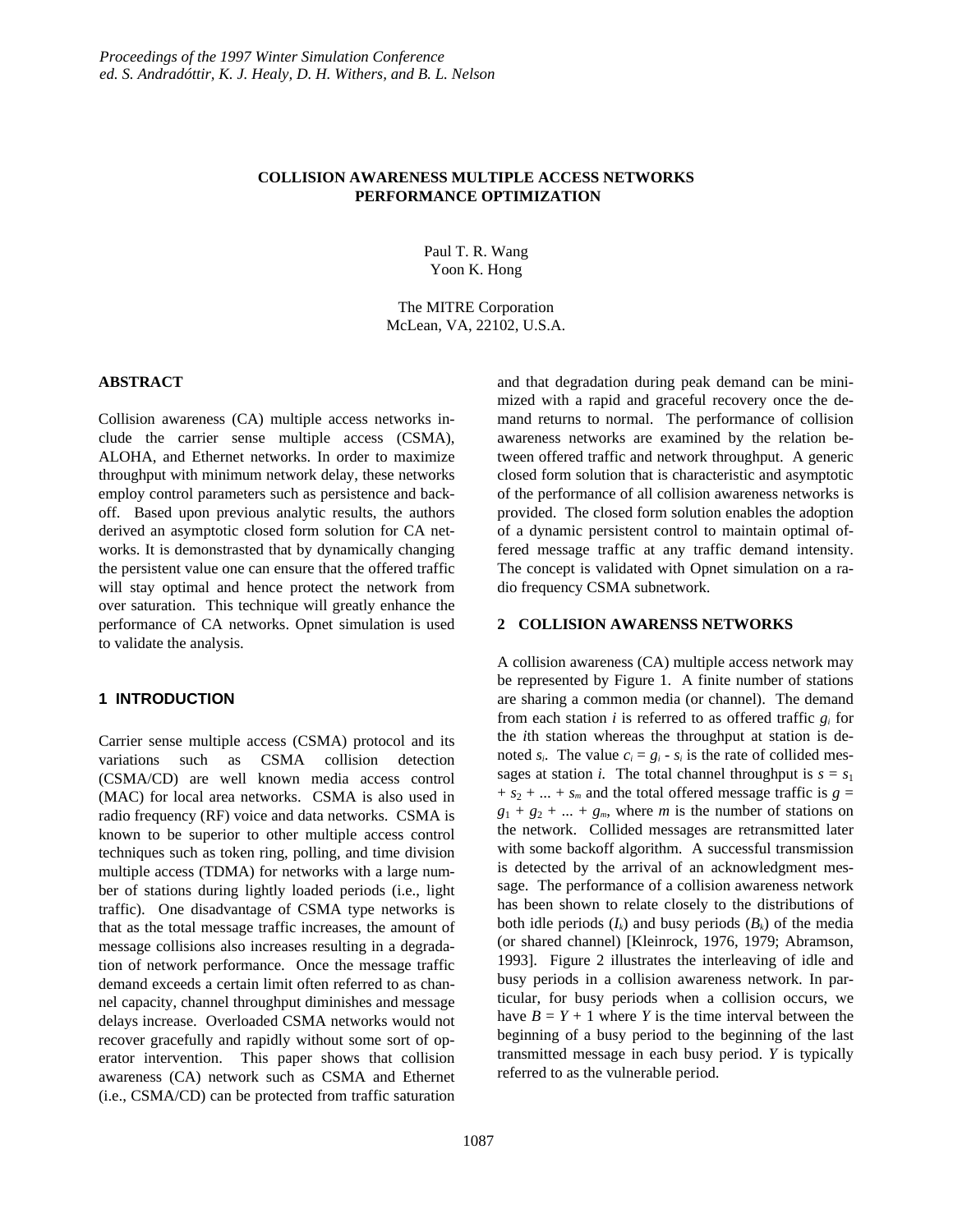To simplify the analysis, we will assume that the message arrivals may be approximated by Poisson distributions and each station operates independently with respect to other stations. In a collision awareness



Figure 1: A Shared Medium Network Model



Figure 2: Collision Awareness Busy and Idle Periods

network, messages are typically transmitted under a *ppersisten* transmission protocol. Under such transmission protocol, messages that arrived during an idle period are transmitted with probability *p* while messages that arrived during a busy period will wait for the next idle period and then are transmitted with probability *p*. At the beginning of any idle period, a message is restrained from being transmitted with probability 1-*p* and will try again later with a backoff period *b.* Collision awareness network performance may be examined by the relationship between channel throughput and the probability of message collisions. Traditionally, the persistence value *p* is used as a channel control parameter toprevent a station from attempting to take all available idle periods. The goal is to keep a collision awareness network from operating beyond its channel capacity using a proper backoff strategy. The collision awareness network performance in terms of its channel throughput and message delays is very sensitive to the setting of its persistent value *p* and its mean backoff delay *b*. When the network is lightly loaded, one would like to set the persistence value *p* as high as possible and the backoff delay *b* as short as possible whereas during saturated periods, one would like to set the persistent value small enough and backoff delay sufficiently large to protect the network from catastrophic performance degradation due to over-saturation. There is a constant dilemma in choosing the proper setting of the two key channel control parameters—the persistence value and backoff delay factor.

 In this paper, the authors present an optimal strategy that will adaptively set both the persistence value and the backoff delay factor so that a collision awareness network will be operating at its maximum possible throughput regardless of the intensity of its total channel demand. With such a strategy, a collision awareness network may be overloaded; nevertheless, its shared medium will not be subjected to an excessive amount of demand beyond its optimal range. The network will be able to sustain indefinitely its maximum possible throughput without suffering the traditional throughput degradation. Moreover, such a collision awareness network will be protected from overload and recover rapidly as peak demands subside. The validation of these new concepts is demonstrated by simulation using a radio frequency CSMA network.

### **3 A GENERIC EQUATION FOR CA NETWORKS**

The analysis of collision awareness network may begin with the network with a finite number of stations depicted in Figure 1. The message flow at station *i* may be illustrated by Figure 3. A summary describing the notations used in Figure 3 and other parts of the paper is provided here for clarity.

- 1) Let  $s_i$ ,  $c_i$ , and  $g_i$  be the throughput, rate of collided messages, and effective offered message rate to the shared channel respectively at station *i* with  $g_i = s_i$ . *ci*
- 2) Let *p* be the instantaneous persistence value and *b* be the mean backoff delay. In other words, with probability *p* the station will transmit a message at the beginning of the next idle period if there is any message awaiting transmission. With probability 1 -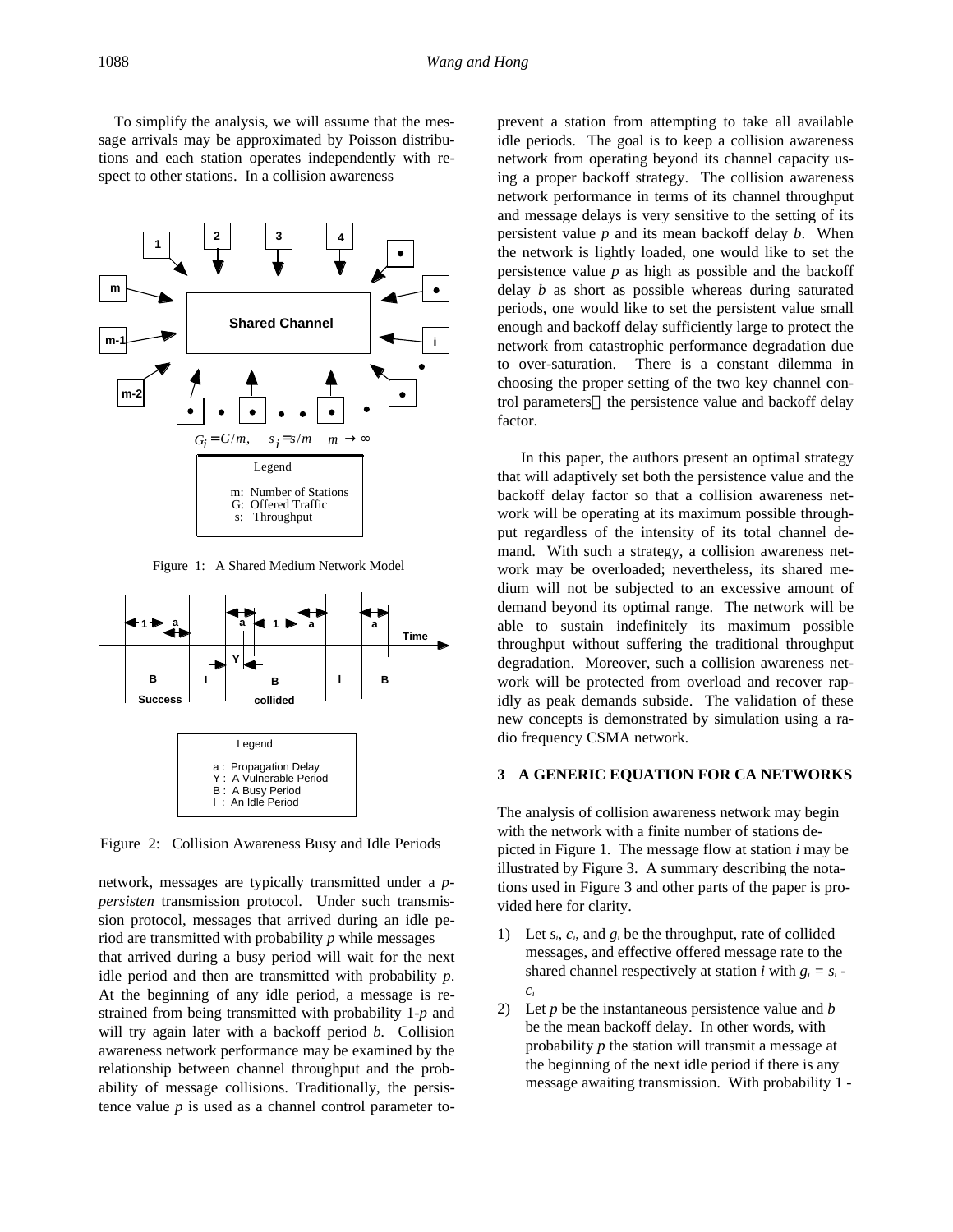*p*, the station will put itself in a wait state for an average of *b* units in time.

- 3) Let *B* and *I* be the length of average busy period and that of an idle period of the shared channel respectivelty.
- 4) Let *Gi* be the total offered message rate including the backoff demands  $G_i(1 - p)/b$ .
- 5) Let  $q_i$  be the probability of a transmission initiated by station *I* at the beginning of an idle period.
- 6) Let  $r_i$  be the probability of a successful transmission initiated by station *i.*
- 7) Let  $R_i$  be the number of retransmissions of the last message successfully transmitted at station *i.* In other words,  $R_i$  is the number of collided attempts prior to the arrival of an acknowledgment of the last message sent at station *i*.



Figure 3: Messages Flow In A Collision Awareness Network

We now have the following equations relating  $G_i$ , p,  $g_i$ ,  $s_i$ ,  $c_i$ ,  $R_i$ ,  $q_i$ ,  $r_i$ , and  $b$ .

$$
G_i = s_i + C_i + G_i(1 - p)/b \qquad (1)
$$

$$
g_i = pG_i \tag{2}
$$

$$
g_i / s_i = R_i + 1 \tag{3}
$$

$$
q_i = (1 - e^{-BGi})p \tag{4}
$$

$$
r_i = q_i * s_i / g_i = q_i \prod_{j \neq i}^{m} (1 - q_j)
$$
 (5)

 In particular, for uniformly distributed demands, we may assume that  $gi = g/m$ ,  $Gi = G/m$ ,  $si = s/m$ ,  $qi = q$ , and rewrite equation (5) as

$$
s = g(1-q)^{m-l} = g[1-(1-e^{-BG/m})p]^{m-l}
$$
  
=  $g[1-pBG/m+O(1/m^2)]^{m-l}$  (6)

As *m* approaches  $\infty$ , equation (6) becomes an asymptotic equation relating *s, g, B, G,* and p, which applies to all collision awareness networks including ALOHA, CSMA, and CSMA/CD slotted or nonslotted. Asymptotically, we get:

$$
s_a = \lim_{m \to \infty} s = g e^{pBG} = g e^{Bg} = pGe^{pBG} \tag{7}
$$

[Note that we use:  $\lim_{m\to\infty} (1-x/m)^{m-1} = e^{-x}$ .]

 Equation (7) is an explicit equation of throughput *s*, busy period *B*, offered traffic *G*, effective traffic  $g = pG$ , and persistence *p* for collision awareness networks. It also allows us to determine optimal throughput *s*\* and the optimal persistence control parameter  $p^*$ . Optimal throughput will occur *when*  $ds_a/dg = g(1-Bg)e^{-Bg} = 0$ , which gives optimal throughput *s*\* where

$$
s^* = g^*/e; \t g^* = p^*G = 1/B \t (8)
$$

 Equation (8) is a generic expression for the optimal throughput of any collision awareness networks. In other words, any collision awareness network is optimal whenever the ratio of throughput to the effective offered traffic is equal to or less than 1/*e*. This result is totally independent of the distribution of busy period *B*. One can verify its correctness by comparing it with the classic results for the slotted or nonslotted ALOHA networks or the slotted or nonslotted CSMA networks with or without collision detection (CD). In particular, average busy period of ALOHA networks is 2 with *s*\* = 1/2e while the average busy period for the slotted ALOHA is 1 with *s*\*  $= 1/e$ . (Note that in all cases the average transmission time is normalized to 1.)

 Based upon information derived from equations (1) to (8), we conclude that a strategy to achieve optimal *g* for all possible *G* may be stated as follows. From equation (8), optimal *p* for all possible *G* must achieve  $g = pG =$  $g^* = s^*e = se$ , resulting in  $p = es/G$ . Clearly, *p* must be set inversely proportional to  $R = G/s$  (<sup>3</sup> g/s). The value  $g/s$  at station *i* is simply  $g/s_i = R_i + 1$  in equation (3). Consequently, p may be inversely proportional to *Ri* while the backoff delay *b* should be set proportional to *Ri*. The two simplest functions that are inversely proportional to  $R_i$  are  $p_1(R_i) = a/(c R_i + d)^k$  and  $p_2(R_i) = af^{(cR_i + d)}$ *d*) with  $f < 1$  and  $1 \leq c$ .

 In this study, we use Opnet simulation to determine the suitability of  $p_1$  and  $p_2$ . On a very high frequency (VHF) CSMA network with 200 stations competing for a single channel of 31.5 kbps data rate, both functions do improve the total channel throughput. However,  $p_1(R_i)$ did not reduce *g* fast enough and the network throughput slowly decreases as *g* increases steadily. Using  $p_2(R_i)$  with  $a = e$ ,  $f = 0.4$ ,  $c = d = 1$ , and  $b = R<sub>i</sub>$  reduces *g* within the optimal *g*\* and the network sustains the maximum possible throughput at  $s^* = 0.4$  withouth oticeable degradation in channel throughput long after the channel has reached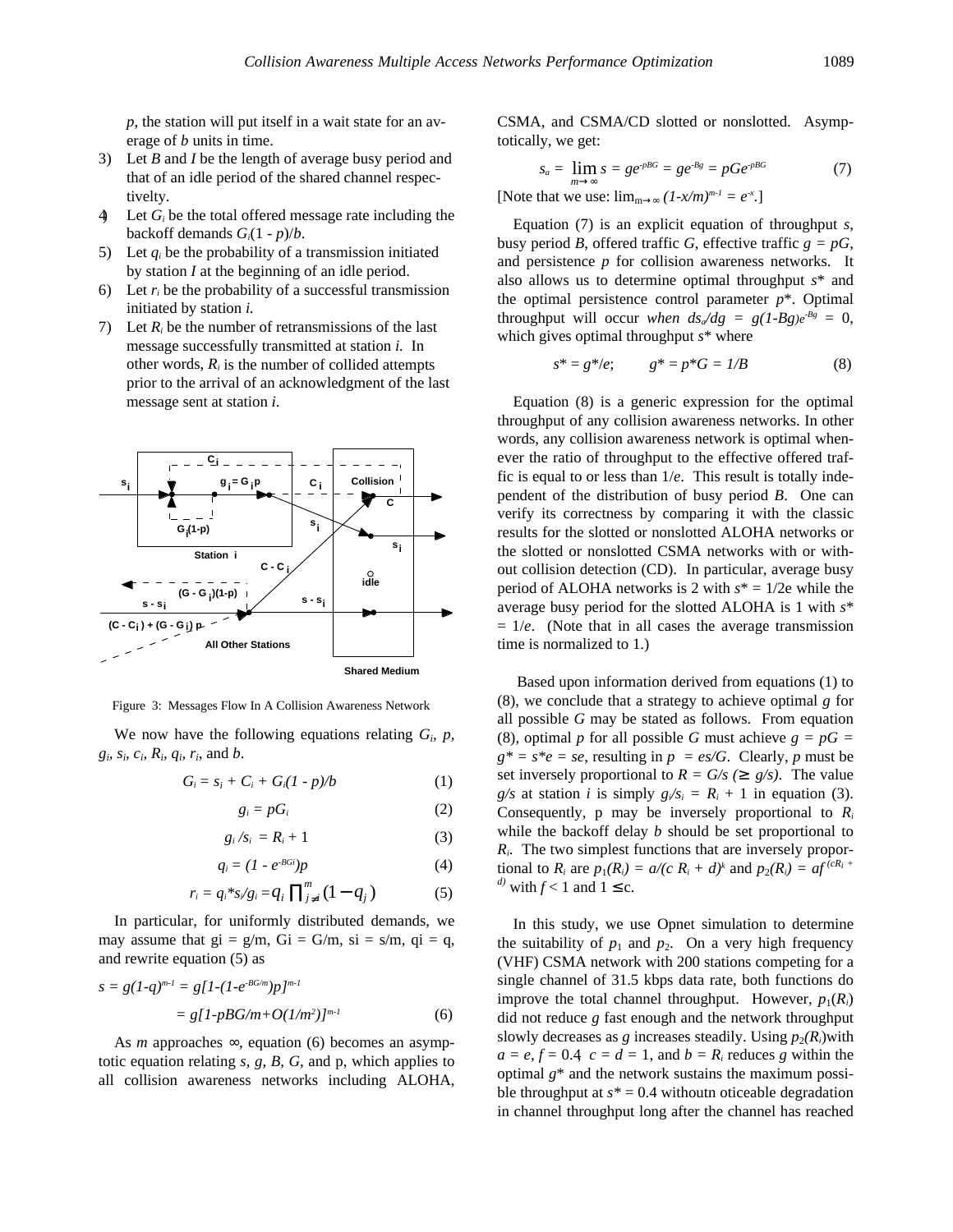its saturation point. In other words, the network is protected from the typical catastrophic degradation during a long and over saturation period and the maximum possible channel throughput is sustained regardless of the intensity of external arrivals and internal retransmissions of collided attempts. The value  $f$  in  $p_2$  can be used as the key control parameter to ensure that maximum possible channel throughput *g*\* is maintained beyond the network saturation point.

# **4 AN OPNET SIMULATION**

The concepts of using dynamic persistence and backoff control to limit the effective offered traffic demand at the maximum allowable level has been tested and validated with Opnet simulation on a VHF CSMA network for the next generation air/ground data communications design. Figure 4 illustrates such a network with one ground station and 80 aircraft. The ground station or an aircraft in Figure 4 is referred to as a node. Each node is simulated as a station shown in Figure 5. Messages are generated at the source according to a set of arrival and size distributions. A scaling factor is used to control the rate of message arrivals. The data link service (DLS) layer handles time out and the scheduling of retransmission. The MAC layer implements the *p-persistent* CSMA with backoff depicted in Figure 6. Collision and signal-inspace interference are handled by Opnet. The channel bandwidth is set such that the data rate is 31.5 kbps in simplex mode. The transceiver has a power level of 15 watts. The total demand on the shared channel for 200 aircraft is set to 60 kbps far exceeding the channel capacity. The VHF CSMA Opnet model was run for different *p-persistent* values and average message sizes (or the *a* value defined as the ratio of propagation delay to average transmission time).

 Figure 7 illustrates the typical CSMA curve of throughput vs. offered traffic from the result of a sample run. The throughput (*s*) vs. offered traffic (*G*) curve of Figure 7 generated using a *p* value of 0.2 compares favorably with that predicted by a classic analytic equation [see Abramson,1993]. Since the network is clearly overloaded, a catastrophic performance degradation will occur shortly after some initial warm-up period. Figure 8 illustrates the diminishing of channel throughput *s* as a function of the simulation time. With the same network and message traffic demand, a different picture of channel throughput was observed as shown in Figure 9 when the dynamic persistence value of  $p = e(0.2)^{R_i}$  with  $b = R_i$ is used.



Figure 4: A VHF CSMA Network



Figure 5: A VHF CSMA Network Node Model in Opnet



Figure 6: A VHF CSMA Network MAC Simulation In Opnet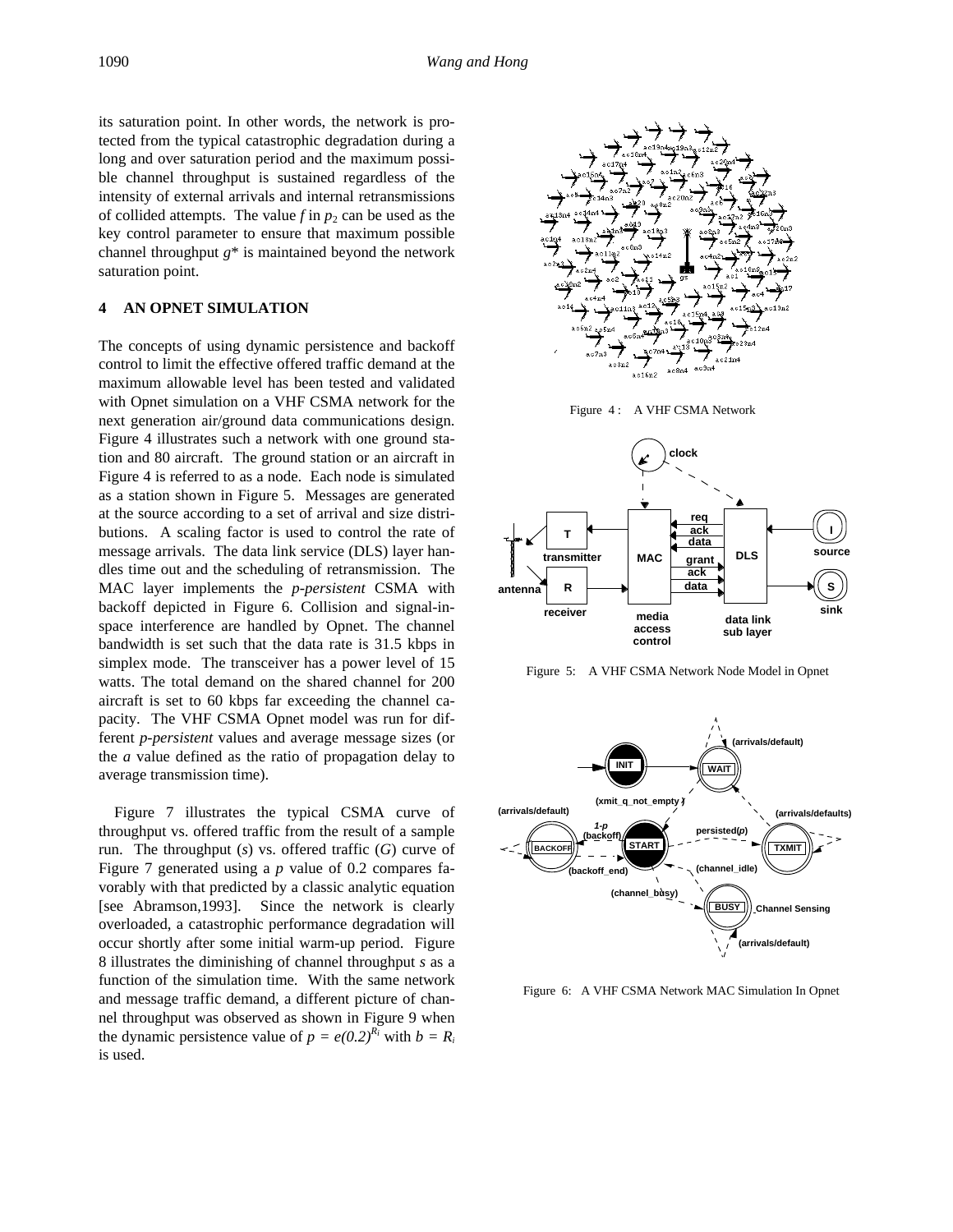

 Figure 7: A VHF CSMA Network With  $p = 0.2$  and  $a = 0.084$ 



 Figure 8: Fixed Persistence Value Beyond Network Saturation



 Figure 9: Dynamic Persistence Control Beyond Network Saturation

 Figure 10 illustrated the advantage of using the adaptive persistence value to protect the channel from being overloaded. Since the analysis provided in Section 3 is applicable to any CA network, one would also expect similar improvement in throughput over other CA networks such as CSMA/CD or ALOHA networks. As the channel throughput improves the average message delay must also be improved (i.e, decreased) accordingly.



Dynamic Persistence Control During Network Saturation

### **5 CONCLUSIONS**

Using both analytic equations and simulations, the authors have demonstrated that dynamic persistence control can significantly improve the performance of collision awareness networks. In particular, near optimal channel throughput may be sustained indefinitely regardless of the intensity of the offered traffic. Consequently, the typical catastrophic performance degradation of collision awareness networks such as Ethernet, CSMA, ALOHA, and others can be avoided. A closed form solution that characterizes the channel performance of collision awareness networks is established and a procedure to protect a CA network from over saturation is provided and simulation of an overloaded VHF CSMA network is illustrated. The simplicity of this procedure offers small changes with significant benefits to the existing MAC protocols of collision awareness networks. Moreover, the procedure will also enhance the performance of a given CA network at low utilization prior to network saturation. Further fine tuning of the suggested adaptive persistence channel control parameters should be examined. \parindent=15pt Note: The contents of this material reflect the views of the authors. Neither the Federal Aviation Administration nor the Department of Transportation makes any warranty or guarantee, or promise, expressed or implied, concerning the content or accuracy of the views expressed herein.